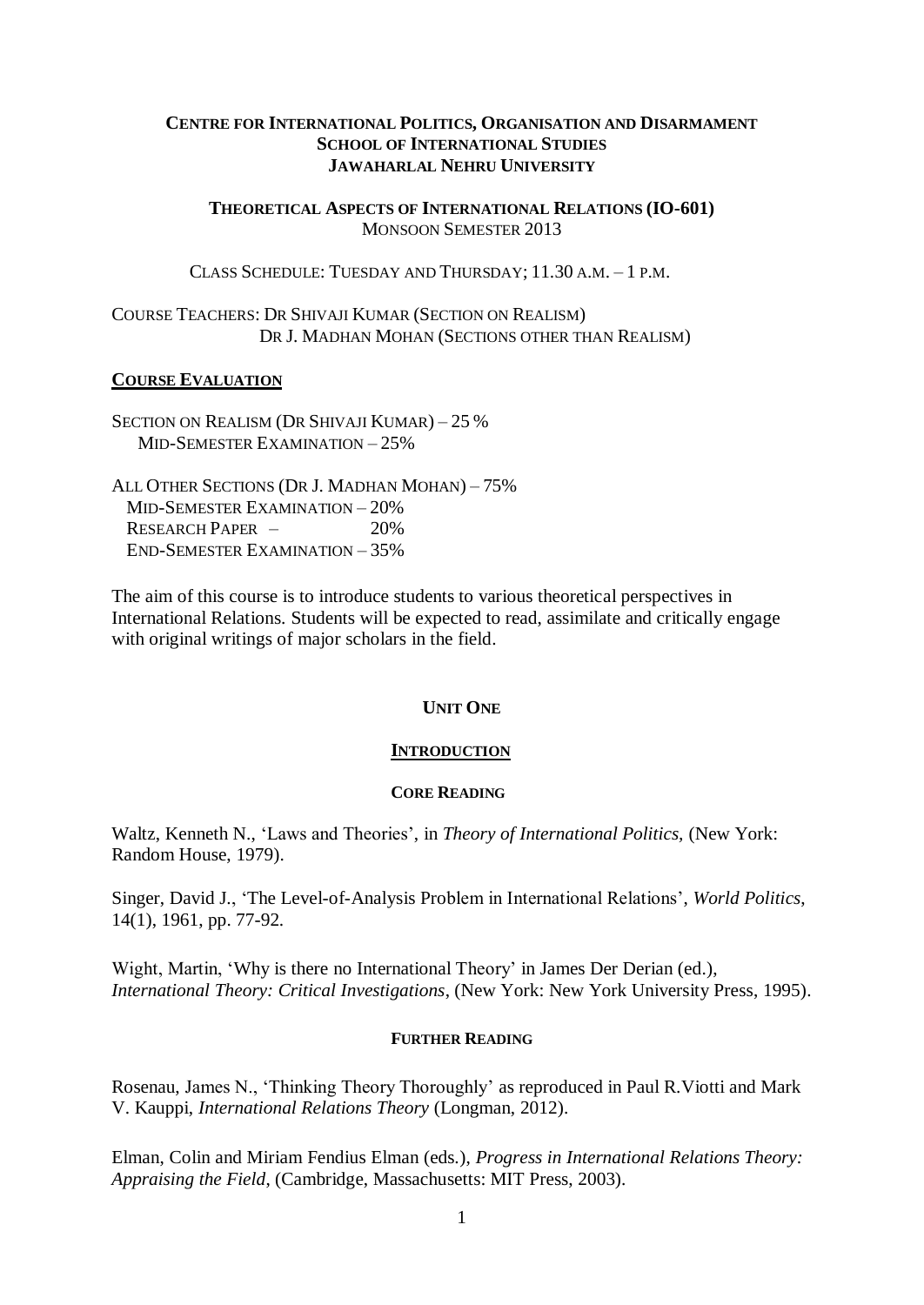Acharya, Amitav and Barry Buzan, 'Why is there no non-Western IR Theory? An Introduction,' *International Relations of the Asia-Pacific*, 2007, 7(3), pp. 287-312.

Smith, Steve, 'The United States and Discipline of International Relations: Hegemonic Country, Hegemonic Discipline', *International Studies Review,* 14(2), Summer 2002, pp. 67- 86.

Kaplan, Morton A. , 'Problems of theory building and theory confirmation in International Politics', *World Politics*, 14(1), October, 1961, pp. 6-24.

Harrison, Neil E., 'Thinking about the world we make' in Neil E Harrison (ed.), *Complexity in World Politics*, (Albany: State University of New York Press, 2006).

Hollis, Martin and Steve Smith, *Explaining and Understanding International Relations*, (New York: Oxford University Press, 1990).

Jervis, Robert, *Perception and Misperception in International Politics*, (Princeton: Princeton University Press, 1976).

# **REALISM**

# **UNIT TWO**

# **CLASSICAL REALISM**

## **CORE READING**

Morgenthau, Hans J. 'Six Principles of Political Realism', *Politics Among Nations*, (New York: McGraw-Hill, 1993), pp. 3-17.

Carr, E.H., 'The Realist Critique', *The Twenty Years' Crisis 1919-1939*, (New York: Palgrave, 1981), pp. 63-88.

## **FURTHER READING**

Thucydides, *History of the Peloponnesian War*, (London: Penguin Books, 1954).

Carr, E. H , *The Twenty Years' Crisis 1919-1939: An Introduction to the Study of International Relations* (London: Macmillan, 1961).

Morgenthau, Hans, *Politics Among Nations*, (New York: McGraw-Hill, 1993).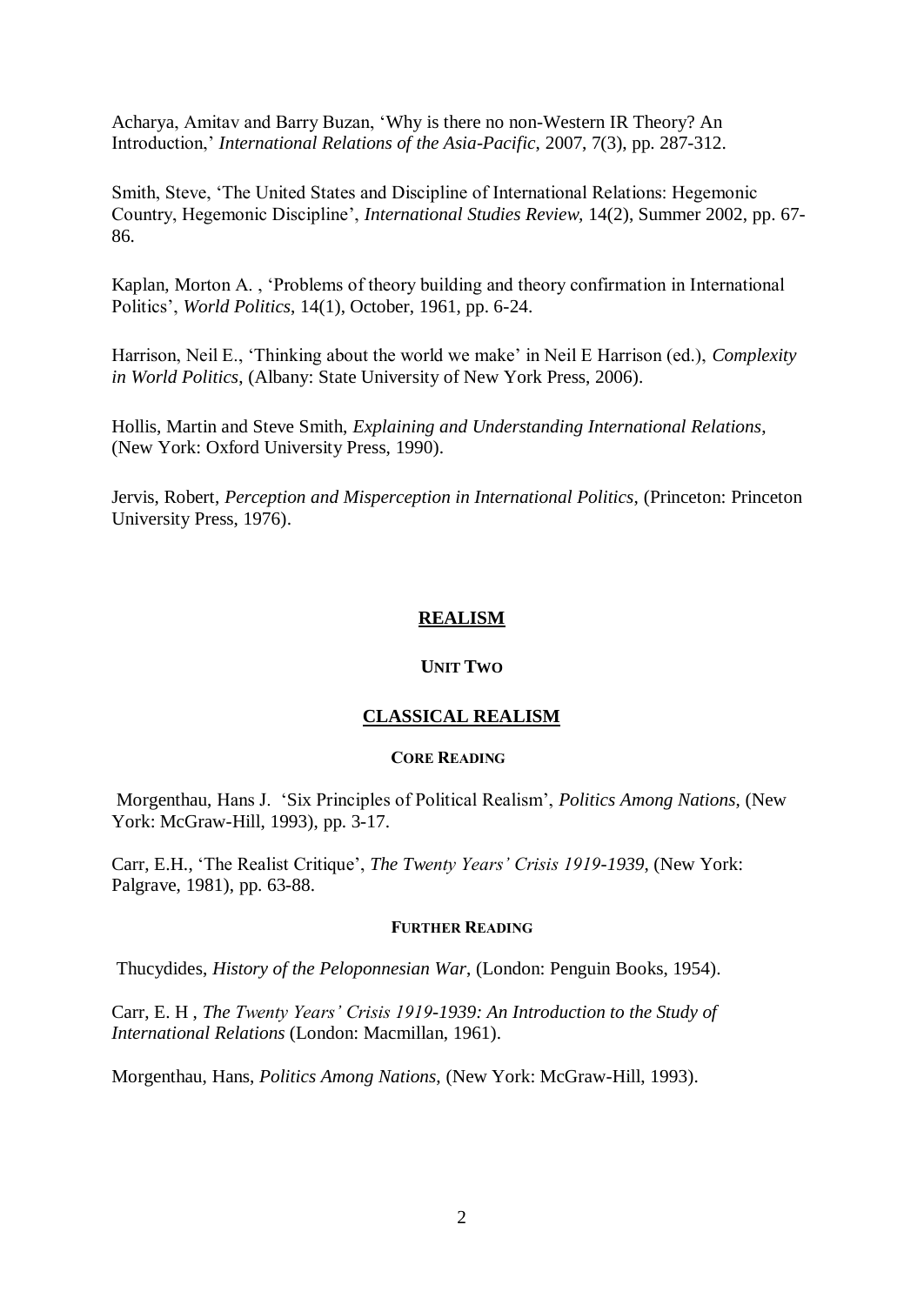# **UNIT THREE**

# **NEOREALISM**

# **CORE READING**

Waltz, Kenneth N., *Theory of International Politics,* (New York: Random House, 1979).

Waltz, Kenneth N., 'The Origins of War in Neorealist Theory', *Journal of Interdisciplinary History,* 18(4), Spring 1988, pp. 615-628.

Waltz, Kenneth N., 'Realist Thought and Neorealist Theory', *Journal of International Affairs*, 44(1): pp. 21-37 at<http://www.irchina.org/waltz/waltz1990.pdf>.

# **FURTHER READING**

Layne, Christopher, 'The Unipolar Illusion Revisited: The Coming End of the United States' Unipolar Moment', *International Security,* 31(2), pp. 7-41.

Mearsheimer, John J., 'Back to the Future: Instability in Europe after the Cold War', *International Security,* 15(1), pp. 5-56.

Waltz, Kenneth N., 'The Emerging Structure of International Politics', *International Security* 18(2), Autumn 1993, pp. 44-79.

Wohlforth, William C., 'The Stability of a Unipolar World', *International Security* 24(1), Summer 1999, pp. 5-41.

Layne, Christopher, 'The Unipolar Illusion: Why New Great Powers Will Rise', *International Security,* 17(4), Spring 1993, pp. 5-51.

# **UNIT FOUR**

# **VARIANTS OF NEOREALISM: OFFENSIVE, DEFENSIVE, NEOCLASSICAL AND HEGEMONIC REALISM**

# **CORE READING**

Zakaria, Fareed, 'Realism and Domestic Politics: A Review Essay', *International Security*, 17(1), Summer 1992, pp. 177-98.

Rose, Gideon, 'Neoclassical Realism and Theories of Foreign Policy', *World Politics* 51(1), pp. 144-72.

DiCicco, Jonathan M. and Jack S. Levy, 'The Power Transition Research Program: A Lakatosian Analysis' in Colin Elman and Miriam Fendius Elman, (ed.) *Progress in International Relations Theory: Appraising the Field* , (Cambridge, Massachusetts: MIT Press, 2003).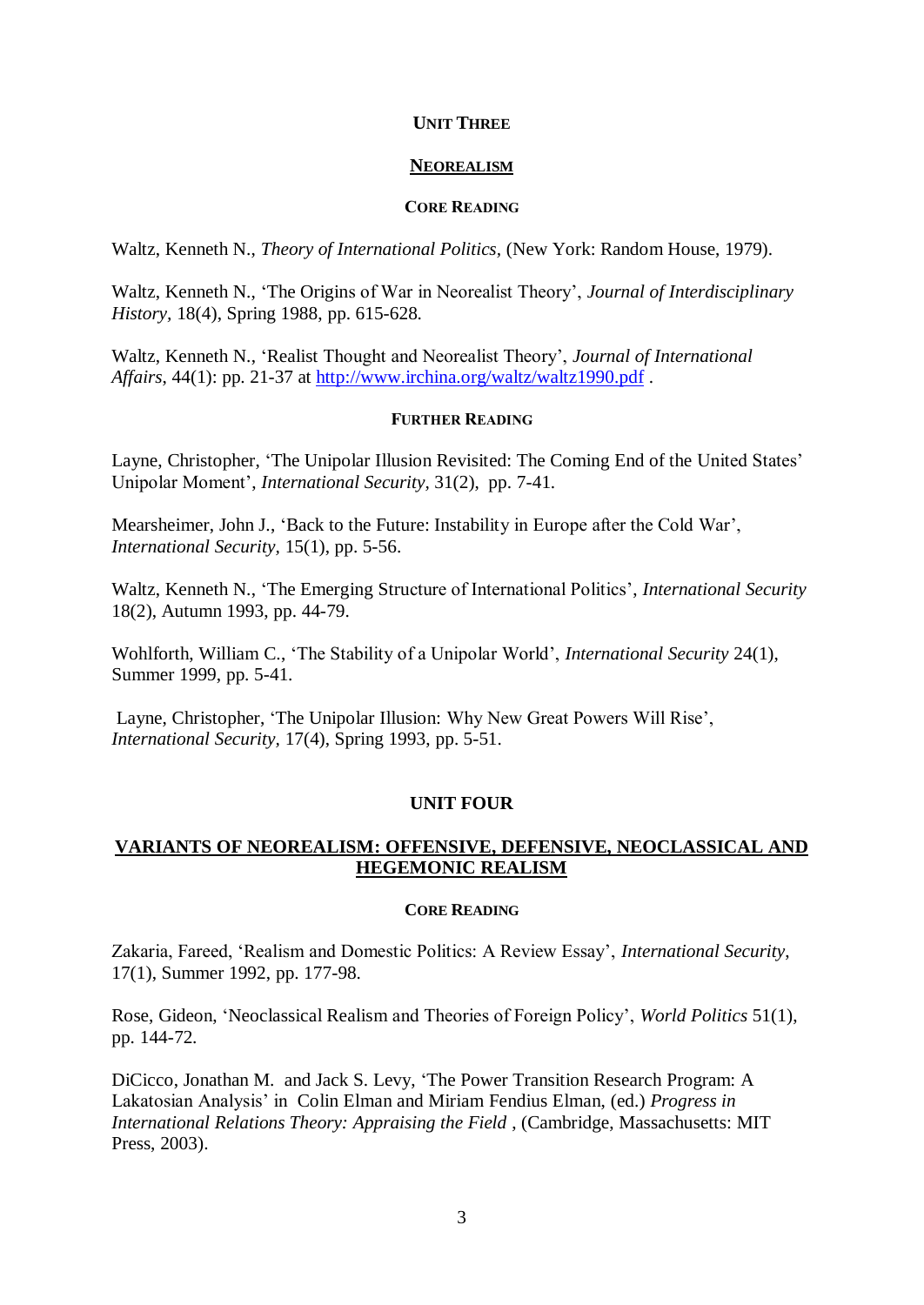Mearsheimer, John J., 'Anarchy and the Struggle for Power', *The Tragedy of Great PowerPolitics* (New York: W.W. Norton, 2001), pp. 29-54.

Glaser, Charles L., 'Realists as Optimists: Cooperation as Self-Help', *International Security*  19(3), pp. 50-90.

# **UNIT FIVE**

# **CLASSICAL POLITICAL THEORY AND INTERNATIONAL RELATIONS**

## **CORE READING**

Vincent, John R., 'The Hobbesian Tradition in Twentieth Century International Thought', *Millennium: Journal of International Studies,* 10(2), 1981, pp. 91-101.

Hurrell, Andrew, 'Kant and the Kantian Paradigm in International Relations', *Review of International Studies,*16(3), July 1990, pp. 183-205.

# **FURTHER READING**

Doyle, M., Kant, Liberal Legacies and Foreign Affairs, (2 parts), *Philosophy and Public Affairs*, 12(3 & 4), 1983.

Brown, Chris, Terry Nardin and Nicholas Rengger (eds.), *International Relations in Political Thought*, (Cambridge: Cambridge University Press, 2002).

Jahn, Beate (ed.), *Classical Theory in International Relations*, (Cambridge: Cambridge University Press, 2006).

# **UNIT SIX**

# **LIBERALISM**

# **CORE READING**

Keohane, Robert and Joseph Nye, *Power and Interdependence*, (London: Harper Collins, 1989).

Oye, Kenneth A., 'Explaining Cooperation under Anarchy: Hypotheses and Strategies', *World Politics*, 38 (1), 1986, pp. 1-24.

Moravcsik, Andrew, 'Taking Preferences Seriously: A Liberal Theory of International Politics', *International Organization*, 51(4), 1997, pp. 513-53.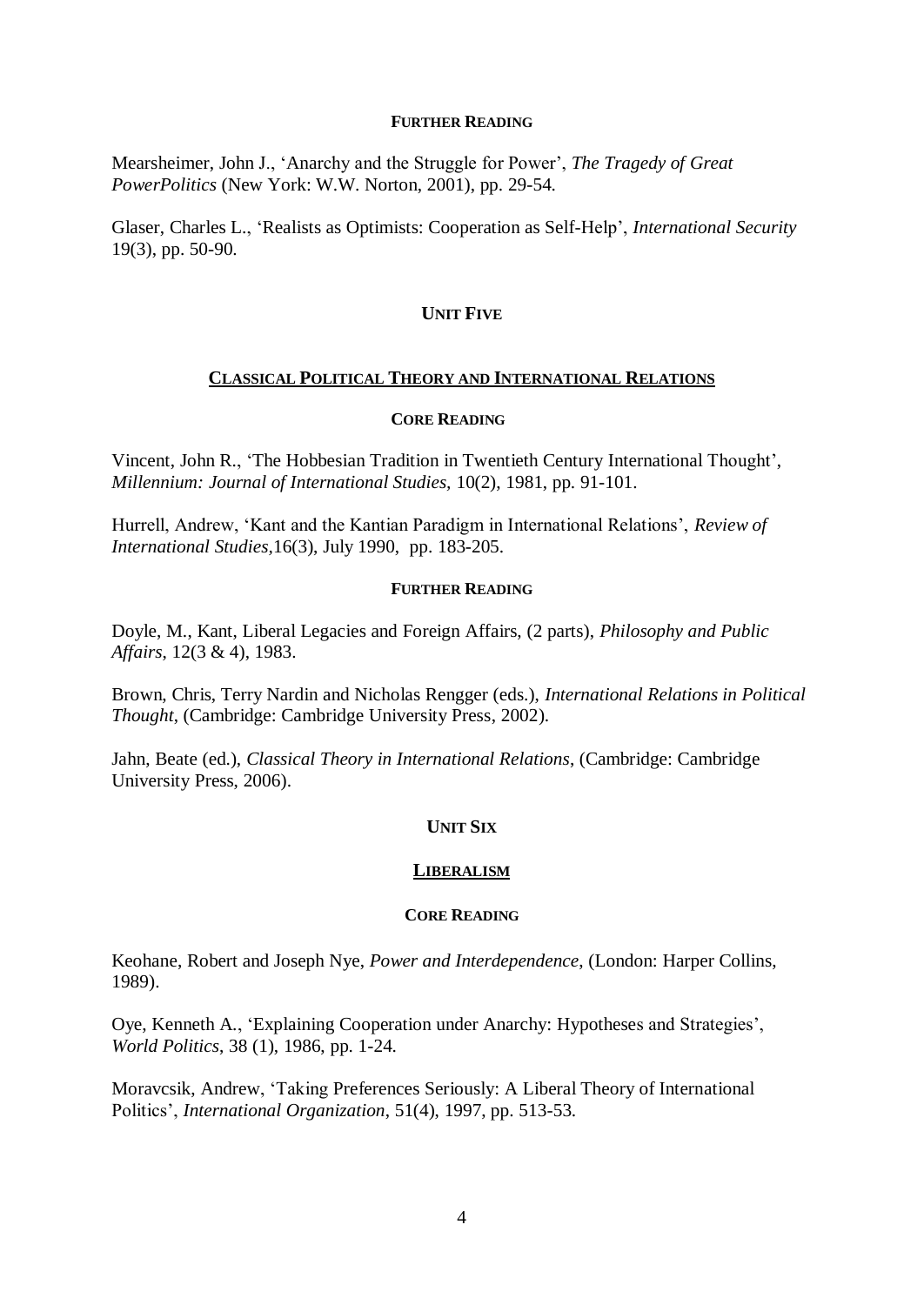Milner, Helen, 'The Assumption of Anarchy in International Relations Theory: A Critique', *Review of International Studies*, 17(1), January 1991, pp. 67-85.

 Krasner, Stephen D., 'Structural Causes and Regime Consequences: Regimes as Intervening Variables', *International Organization* , 36(2) , reprinted in Krasner, Stephen D., (ed.), *International Regimes*, (Ithaca, NY: Cornell University Press, 1982).

Richardson, James, L., 'Contending Liberalisms- Past and Present', *European Journal of International Relations*, 3(1), March 1997, pp. 5-34.

Powell, Robert, Duncan Snidal and Joseph Grieco, 'The Relative Gains Problem for International Cooperation', *American Political Science Review*, 87(3), 1993.

Beate, Jahn, 'Liberal internationalism: from ideology to empirical theory – and back again', *International Theory*, 1(3), 2009, pp. 409–438.

Moravcsik, Andrew, (2010), 'Wahn, Wahn, Überall Wahn': A Reply to Jahn's critique of [liberal internationalism'](http://www.princeton.edu/~amoravcs/library/wahn_wahn.pdf), *International Theory* , 2(1), 2010, pp. 113-139.

# **UNIT SEVEN**

## **RATIONAL CHOICE THEORY**

#### **CORE READING**

Snidal, Duncan, 'The Game *Theory* of International Politics', *World Politics*, 38(1): pp. 25- 57.

Jervis, Robert, 'Realism, Game Theory and Cooperation', *World Politics,* 40, April 1988, pp. 317-349.

Lake, David and Robert Powell (eds.), *Strategic Choice and International Relations*, (Princeton: Princeton University Press, 1999).

## **FURTHER READING**

Kydd, Andrew, 'Trust, Reassurance, and Cooperation', *International Organization*, 54(2), 2000, pp. 325-357.

Powell, Robert, 'Bargaining Theory and International Conflict', *Annual Review of Political Science* 5, 2002, pp. 1-30.

Dixit, Avinash and Susan Skeath, *Games of Strategy*, (New York: W.W.Norton & Company, 2004).

Axelrod, Robert, *The Evolution of Cooperation*, (New York, NY: Basic Books, 2006).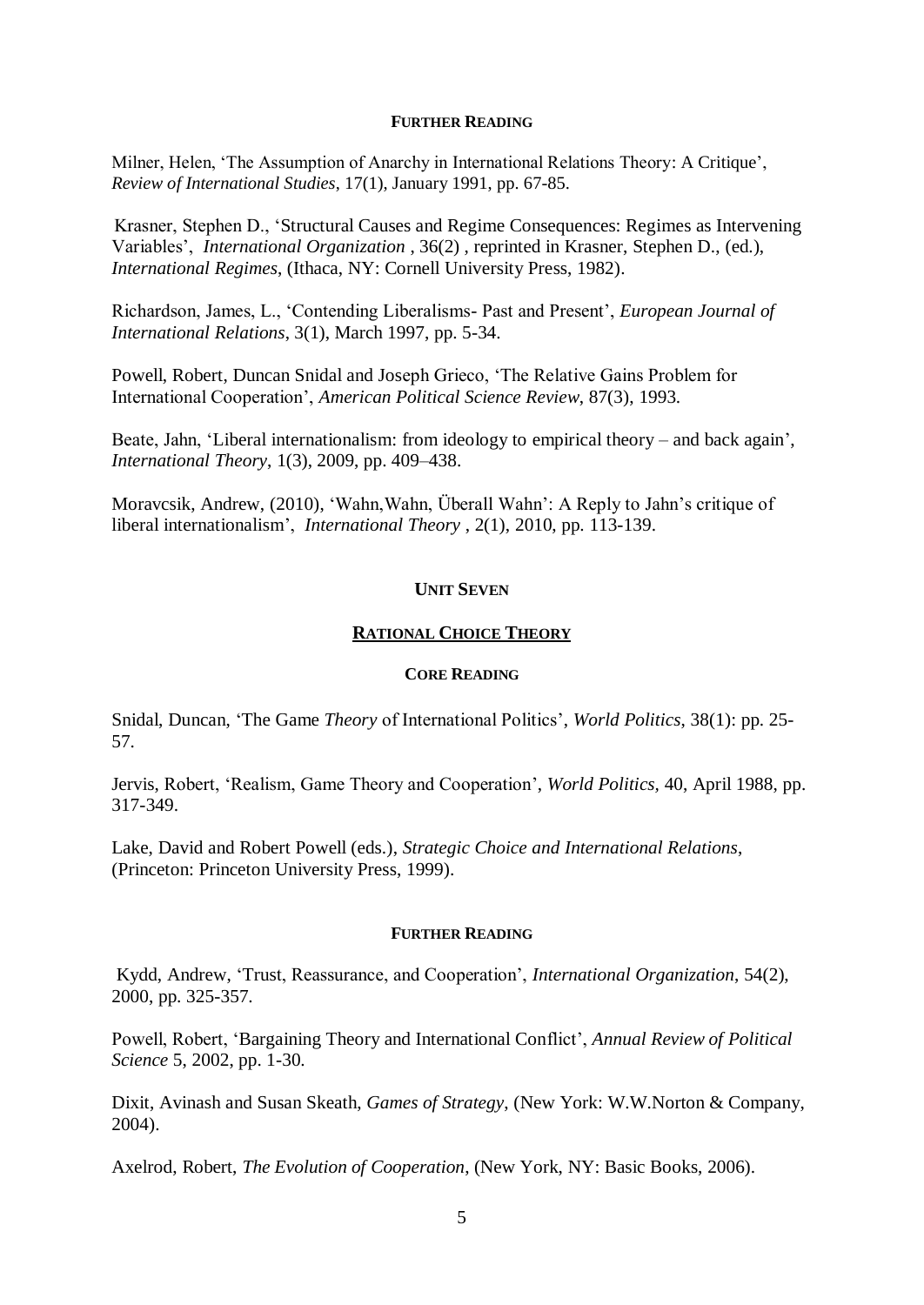Downs, George W., David M. Rocke and Randolph M. Siverson, 'Arms Races and Cooperation', *World Politics*, 38(1), 1985, pp. 118-146.

## **UNIT EIGHT**

## **MARXISM**

#### **BACKGROUND READING**

Marx, Karl. and Engels, Friedrich, *The Communist Manifesto*, ed. Steadman Jones, G., (London: Penguin, 2002).

Marx, Karl and Engels, Friedrich, *The German Ideology*, ed. Chris Arthur, (London: Lawrence and Wishart, 1974).

## **CORE READING**

Maclean, John, 'Marxism and International Relations: A Strange Case of Mutual Neglect', *Millennium,* 17(2), 1988, pp. 295-310.

Brown, Chris, 'Marxism and international ethics' in Terry Nardin and David R. Mapel (eds.) *Traditions of International Ethics*, (Cambridge: Cambridge University Press, 1992).

Halliday, Fred, 'A Necessary Encounter: Historical Materialism and International Relations' in *Rethinking International Relations*, (Vancouver: UBC Press, 1994).

# **FURTHER READING**

Heine, Christian and Teschke, Benno, 'Sleeping Beauty and the Dialectical Awakening: On the Potential of Dialectic for International Relations', *Millennium*, 25(2), 1996, pp. 399-423.

Gamble, Andrew (1999), 'Marxism after Communism: Beyond Realism and Historicism', *Review of International Studies* (25), 1999, pp. 127-144.

Frank, Andre Gunder, 'The Development of Underdevelopment', *Monthly Review*, 1966

### **UNIT NINE**

## **ENGLISH SCHOOL**

#### **CORE READING**

Bull, Hedley, 'Society and Anarchy in International Relations' in James Der Derian (ed.), *International Theory: Critical Investigations*, (New York: New York University Press, 1995).

Little, Richard, 'The English School's Contribution to the Study of International Relations', *European Journal of International Relations*, 6(3), 2000, pp. 395-422.

Linklater, Andrew and Hidemi Suganami, *The English School of International Relations: A Contemporary Reassessment* (Cambridge: Cambridge University Press, 2006).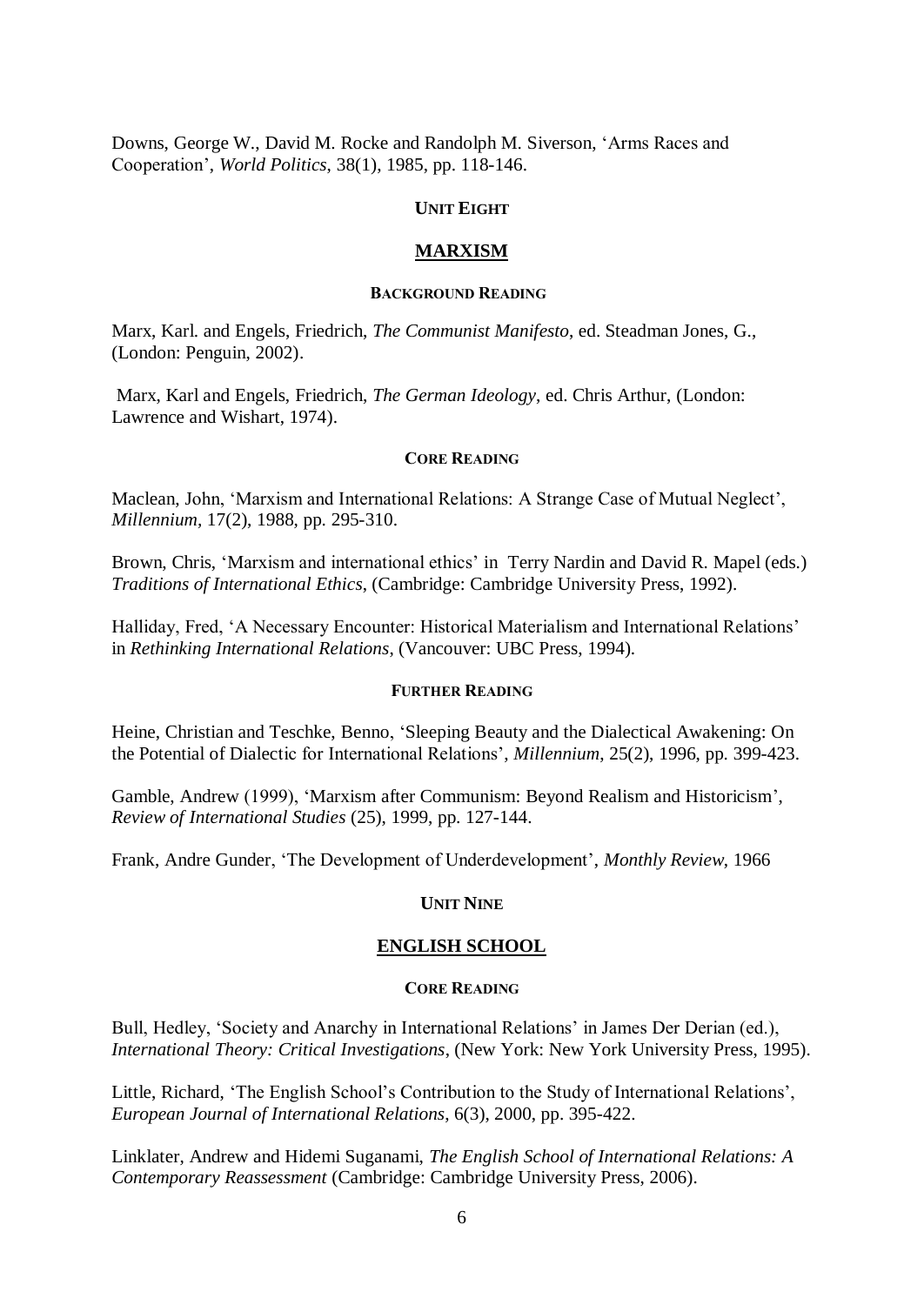Bull, Hedley, *The Anarchical Society: A Study of Order in World Politics,* (Hampshire: Palgrave, 1977).

Buzan, Barry, 'From International System to International Society: Structural Realism and Regime Theory Meet the English School', *International Organization*, 47(3), 1993, pp. 327- 52.

Dunne, Tim (2003), 'Society and Hierarchy in International Relations', *International Relations*, 17(3), 2003, pp. 3-20.

Little, Richard (1995), 'Neorealism and the English School: A Methodological, Ontological and Theoretical Reassessment', *European Journal of International Relations*, 1(1), 1995, pp. 9-34.

Wheeler, Nicholas J. (1992), 'Pluralist and Solidarist Conceptions of International Society: Bull and Vincent on Humanitarian Intervention', *Millennium: Journal of International Studies*, 21(3), 1992, pp. 463-89.

Brown, Chris, 'International Theory and International Society: The Viability of the Middle Way?', *Review of International Studies*, 21,1995, pp. 183-196.

# **UNIT TEN**

# **CONSTRUCTIVISM**

# **CORE READING**

Wendt, Alexander, 'Anarchy is what States Make of it: The Social Construction of International Relations', *International Organization,* 46(2), Spring 1992, pp. 391-426.

Ruggie, John Gerard, 'What makes the world hang together? Neo-utilitarianism and the Social Constructivist Challenge', *International Organization*, 52(4), Autumn 1998, pp. 855- 885.

Zehfuss, Maja, *Constructivism in International Relations: The Politics of Reality*, (Cambridge: Cambridge University Press, 2004).

# **FURTHER READING**

Onuf, Nicholas, *World of Our Making: Rules and Rule in Social Theory and International Relations,* (Columbia: University of South California Press, 1989).

Hopf, Ted, 'The Promise of Constructivism in International Relations Today', *International Security,* 23 (1), Summer 1998, pp. 171-200.

Ruggie, John Gerard, *Constructing the World Polity: Essays on international institutionalization* (London: Routledge, 1998).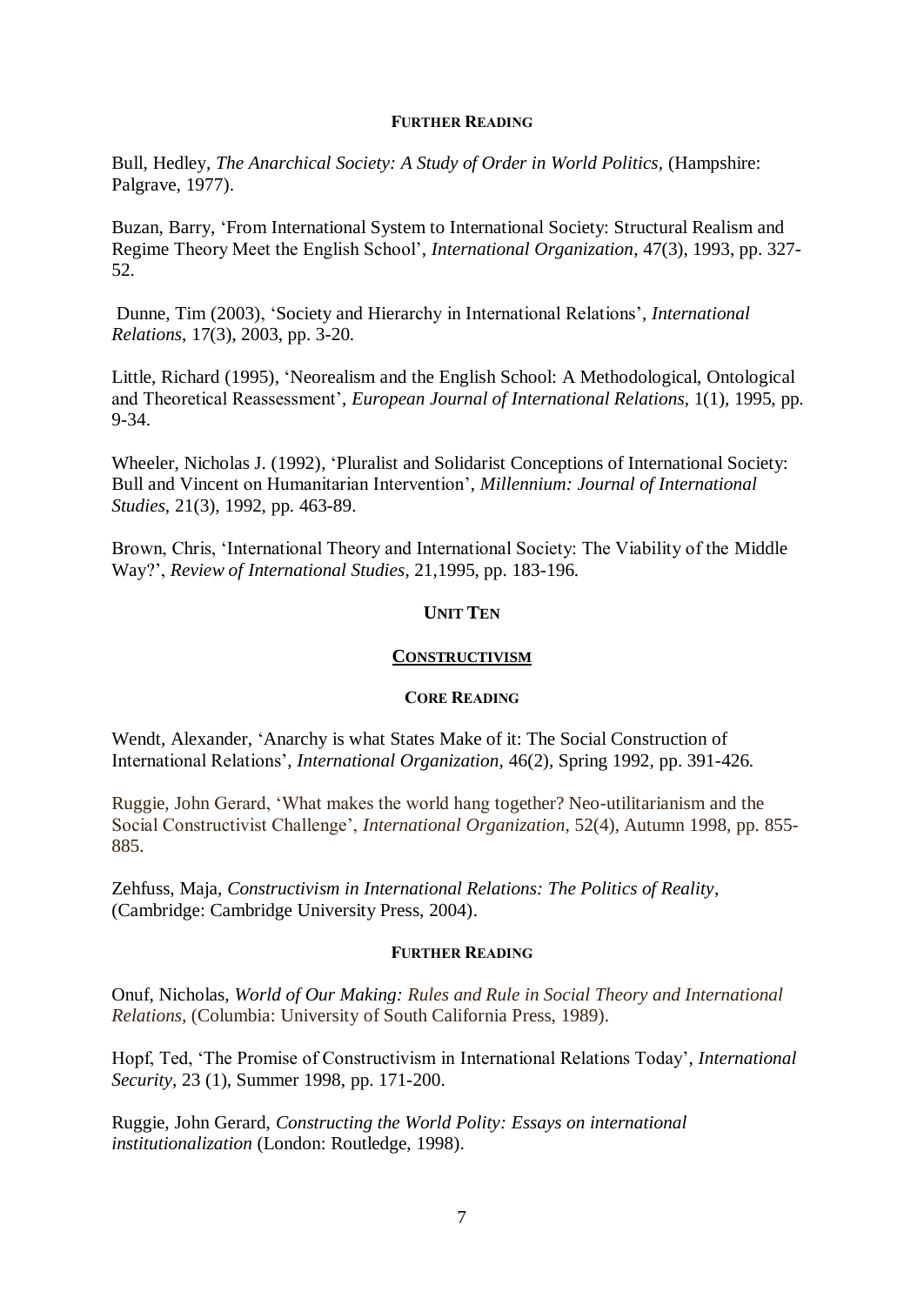Wendt, Alexander, *Social Theory of International Politics*, (Cambridge: Cambridge University Press, 2003).

Kratochwil, Friedrich, 'Constructing a New Orthodoxy? Wendt's 'Social Theory of International Politics' and the Constructivist Challenge', *Millennium*, 29(1), 2000, pp. 73- 101.

Checkel, Jeffrey, 'The Constructivist Turn in International Relations Theory', *World Politics*, 50(2), January 1998, pp. 324-348.

Wendt, Alexander, 'The Agent-Structure Problem in International Relations Theory', *International Organization*, 41(3), 1987, pp. 236-370.

Finnemore, Martha and Kathryn Sikkink, 'International Norm Dynamics and Political Change', *International Organization*, 52(4), Autumn 1998, pp. 887-917.

Finnemore, Martha, 'Norms, culture and world politics: insights from sociology's institutionalism', *International Organization*, 50 (2), Spring 1996, pp. 325-347.

# **UNIT ELEVEN**

# **FEMINISM**

# **CORE READING**

Tickner, Ann J., 'Hans Morgenthau's Principles of Political Realism: A Feminist Reformulation', *Millennium: Journal of International Studies,* 17(3), 1998, pp. 429-440.

Tickner, Ann J., 'You Just Don't Understand: Troubled Engagements between Feminists and IR Theorists', *International Studies Quarterly*, 41(4), 1997, pp. 611-32.

Waylen, Georgia, 'You still don't understand: why troubled engagements between feminism and (critical) IPE', *Review of International Studies*, 2006, 32(1), pp. 145-64.

### **FURTHER READING**

Weber, Cynthia, 'Good Girls, Little Girls, Bad Girls: Male Paranoia in Robert Keohane's Critique of Feminist International Relations', *Millennium*, 23(2), 1994, pp. 337-49.

Tickner, Ann J., *Gender in International Relations*, (New York: Columbia University Press, 1992).

Sylvester, Christine, *Feminist Theory and International Relations in a Postmodern Era*, (Cambridge: Cambridge University Press, 1993).

Enloe, Cynthia, *Bananas, Beaches, and Bases: Making Feminist Sense of International Relations*, (Berkeley: University of California Press, 1989).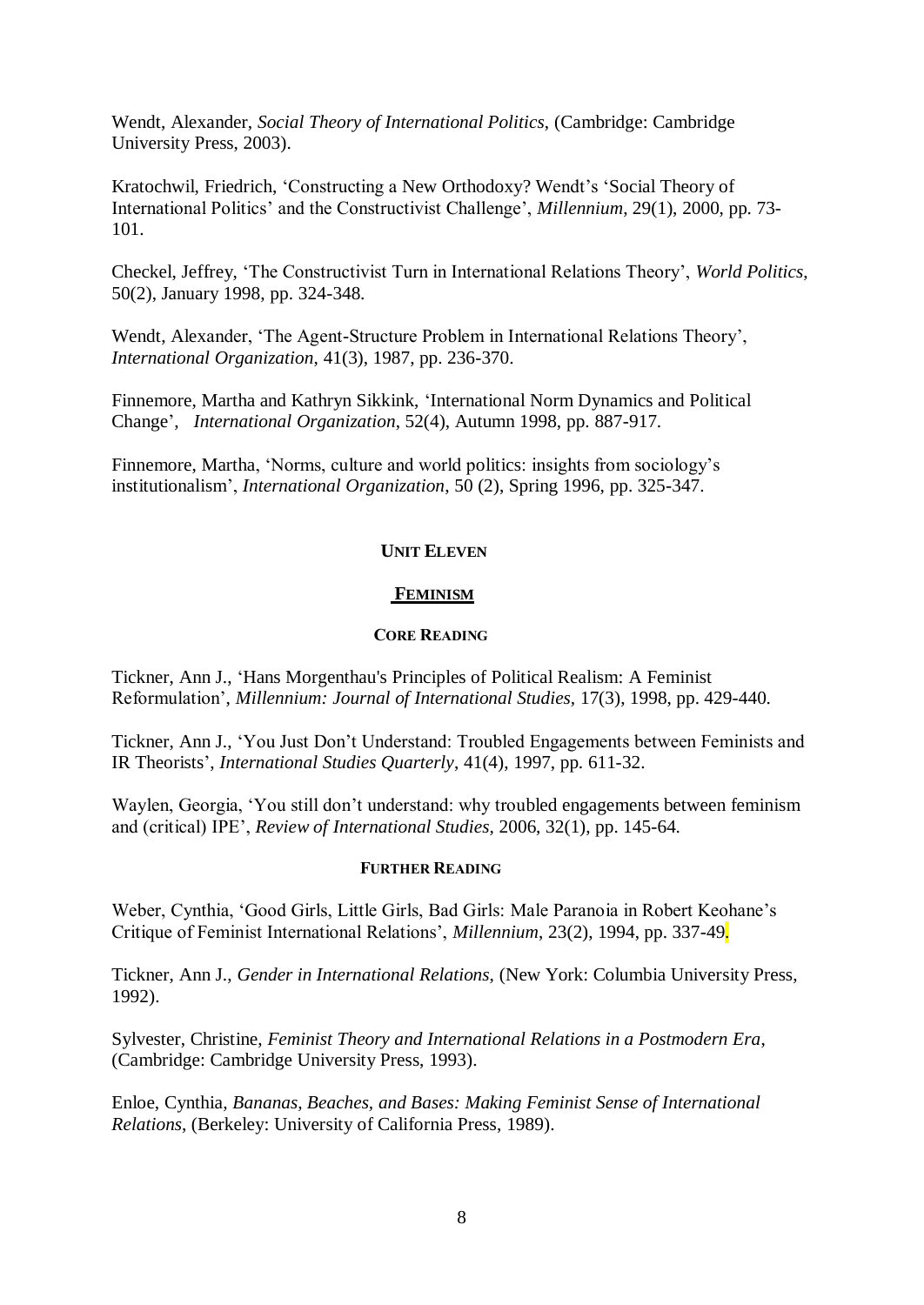Carver, Terrell, Molly Cochran, and Judith Squires, 'Gendering Jones: Feminisms, IRs, Masculinities', *Review of International Studies,* 24(2), 1998, pp. 283-297.

Jones, Adam, 'Does 'Gender' Make the World Go Round? Feminist critiques of international relations', *Review of International Studies,* 22(4), 1996, pp. 405-429.

Evangelista, Matthew, 'Rough-and-Tumble World: Men writing about gender and war' *Perspectives on Politics* 1(2), 2003, pp. 327-334.

Shephard , Laura, 'Loud Voices Behind the Wall: Gender Violence and the Violent Reproduction of the International', *Millennium*, 34(2), 2006, pp. 377-401.

# **UNIT TWELVE**

# **NEO-MARXISM AND CRITICAL THEORY**

#### **BACKGROUND READING**

Gramsci, Antonio, *Selections from the Prison Notebooks*, (London: Lawrence Wishart Limited, 1971).

Habermas, Jurgen, *The Theory of Communicative Action: Reason and the Rationalisation of Society* (Boston, MA: Beacon Press, 1984).

Habermas, Jurgen, 'A philosophical-political profile', *New Left Review*, I/151, May-June 1985, pp. 75-105.

Habermas, Jurgen, *The Theory of Communicative Action: The Critique of Functionalist Reason* (Cambridge: Polity Press, 1989).

Held, David, *Introduction to Critical Theory: Horkheimer to Habermas*, (Cambridge: Polity Press, 1990).

### **CORE READING**

Cox, Robert, 'Social Forces, States, and World Orders: Beyond International Relations Theory', *Millennium: Journal of International Studies* 10(2), 1981, pp. 126-155.

Linklater, Andrew, *Critical Theory and World Politics: Citizenship, Sovereignty and Humanity* (London: Roultedge, 2007).

Brown, Chris, 'Turtles all the Way Down: Antifoundationalism, Critical Theory and International Relations", *Millennium*, 23(2), 1994, pp. 213-226.

See the Special Issue (Vol. 33/S1/2007) of *Review of International Studies* on Critical International Relations Theory after 25 years, especially,

Rengger, Nicholas and Ben Thirkell-White, 'Still critical after all these years? The past, present and future of Critical Theory in International Relations', *Review of International Studies*, 33 (S1), April 2007, pp. 3-24.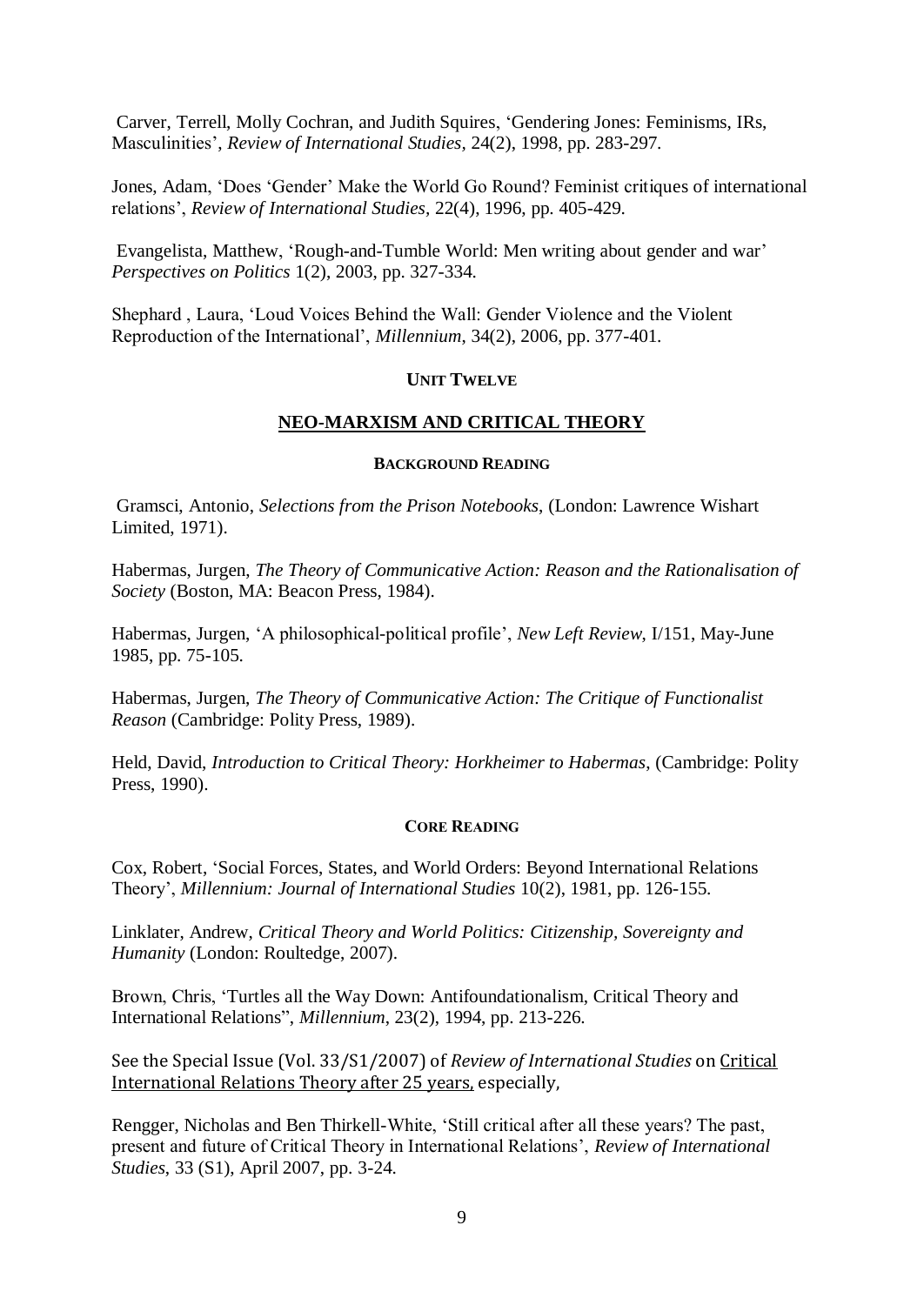Linklater, Andrew, 'Towards a sociology of global morals with an "emancipatory intent"', *Review of International Studies*, 33 (S1), April 2007, pp. 135-150.

# **FURTHER READING**

Cox, Robert, 'Gramsci, Hegemony and International Relations: An Essay in Method', *Millennium,* 12, 1983, pp. 162-175.

Wallerstein, Immanuel, 'The Inter-State Structure of the Modern World-System', in Steve Smith, Ken Booth and Marysia Kalewski, (eds.), *International Theory: Positivism & Beyond* (Cambridge: Cambridge University Press, 1996), pp. 87-107.

Jones,Wyn (ed.), *Critical Theory and World Politics* (London: Lynne Rienner, 2001).

Linklater, Andrew, *Beyond Realism and Marxism: Critical Theory and International Relations,* (London: Macmillan, 1990).

Linklater, Andrew, *Men and Citizens in the Theory of International Relations*, (London: Macmillan, 1990).

Linklater, Andrew, 'The question of the next stage: a critical–theoretical point of view', *Millennium* 21(1), 1992, pp. 77–98.

Rosenberg, Justin, *The Empire of Civil Society,* (London: Verson, 1994).

Hoffman, Mark, 'Critical Theory and the Inter-Paradigm Debate', *Millennium,* 16(2), pp. 231-249.

Linklater, Andrew, 'Discourse ethics and the civilizing processes', *Review of International Studies*, 31, 2005, pp. 141-154.

Ashley, Richard K., 'The Poverty of Neorealism', *International Organization*, 38(2), spring 1984, pp. 225-286.

# **UNIT THIRTEEN**

# **POST-STRUCTURALISM AND POST-MODERNISM**

# **CORE READING**

George, Jim and David Campbell, 'Patterns of Dissent and the Celebration of Difference: Critical Social Theory and International Relations', *International Studies Quarterly*, 34(3), 1990, pp. 269-93.

Ashley, Richard, 'Untying the Sovereign State: A Double Reading of the Anarchy Problematique', *Millennium*, 17(2), 1988, pp. 227-62.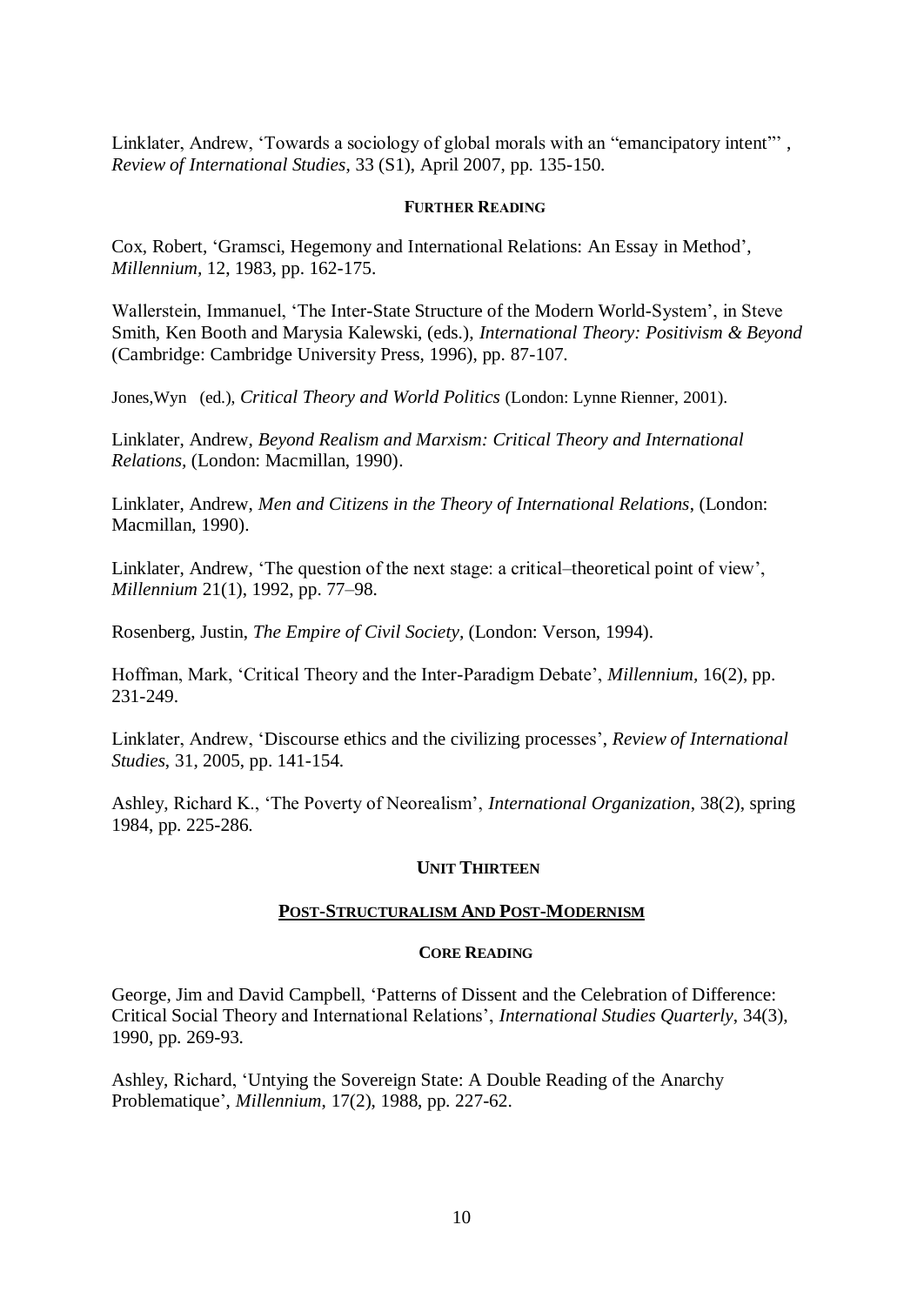Ashley, Richard, 'The achievements of post-structuralism' in Steve Smith et.al. (eds.), *International Theory: Positivism and Beyond*, (Cambridge: Cambridge University Press, 1996), pp. 254-78.

Der Derian, James and Michael J. Shapiro (eds.), *International/Intertextual Relations: Postmodern Readings of World Politics*, (Lexington, MA: Lexington Books, 1989).

# **FURTHER READING**

Devetak, Richard, 'The Project of Modernity and International Theory', *Millennium*, 24(1) 1995, pp. 27-51.

Walker, R.B.J., 'International Relations and the Concept of the Political', in Ken Booth and Steve Smith (eds.), *International Relations Theory Today*, (London: Polity Press, 1995).

Polat, Necati, 'Poststructuralism, Absence, Mimesis: Making Difference, Reproducing Sovereignty', *European Journal of International Relations*, 4 (4) 1998, pp. 447-477.

Campbell, David, 'Poststructuralism' in Dunne et al., *International Relations Theories: Discipline and Diversity* (Oxford: Oxford University Press, 2007).

Campbell, David, *Writing Security: US foreign policy and the politics of identity*, (Minneapolis: Minnesota University Press, 1988).

Walker, R.B.J., *Inside/Outside: International Relations as Political Theory,* (Cambridge: Cambridge University Press, 1992).

Ashley, Richard, 'Political Realism and Human Interests', *International Studies Quarterly*, 25(2), June 1981, pp. 204-236.

Ashley, Richard, 'The Geopolitics of Geopolitical Space: Toward a Critical Social Theory of International Politics', *Alternatives*, 12(4), 1987, pp. 403-434.

Coker, Christopher, 'Post-Modernity and the End of the Cold War: Has War Been Disinvented?', *Review of International Studies*, 18 (1992), pp. 189-198.

# **UNIT FOURTEEN**

# **IR THEORY AND THE THIRD WORLD**

## **CORE READING**

Ayoob, Mohammed, 'Inequality and Theorizing in International Relations: The Case for Subaltern Realism', *International Studies Review*, 4(3), 2002, pp. 27-48;

Escude, Carlos, 'An Introduction to Peripheral Realism and Its Implications for the Interstate System' in Stephanie G. Neuman, *International Relations Theory and the Third World*, (New York: St. Martin Press, 1998).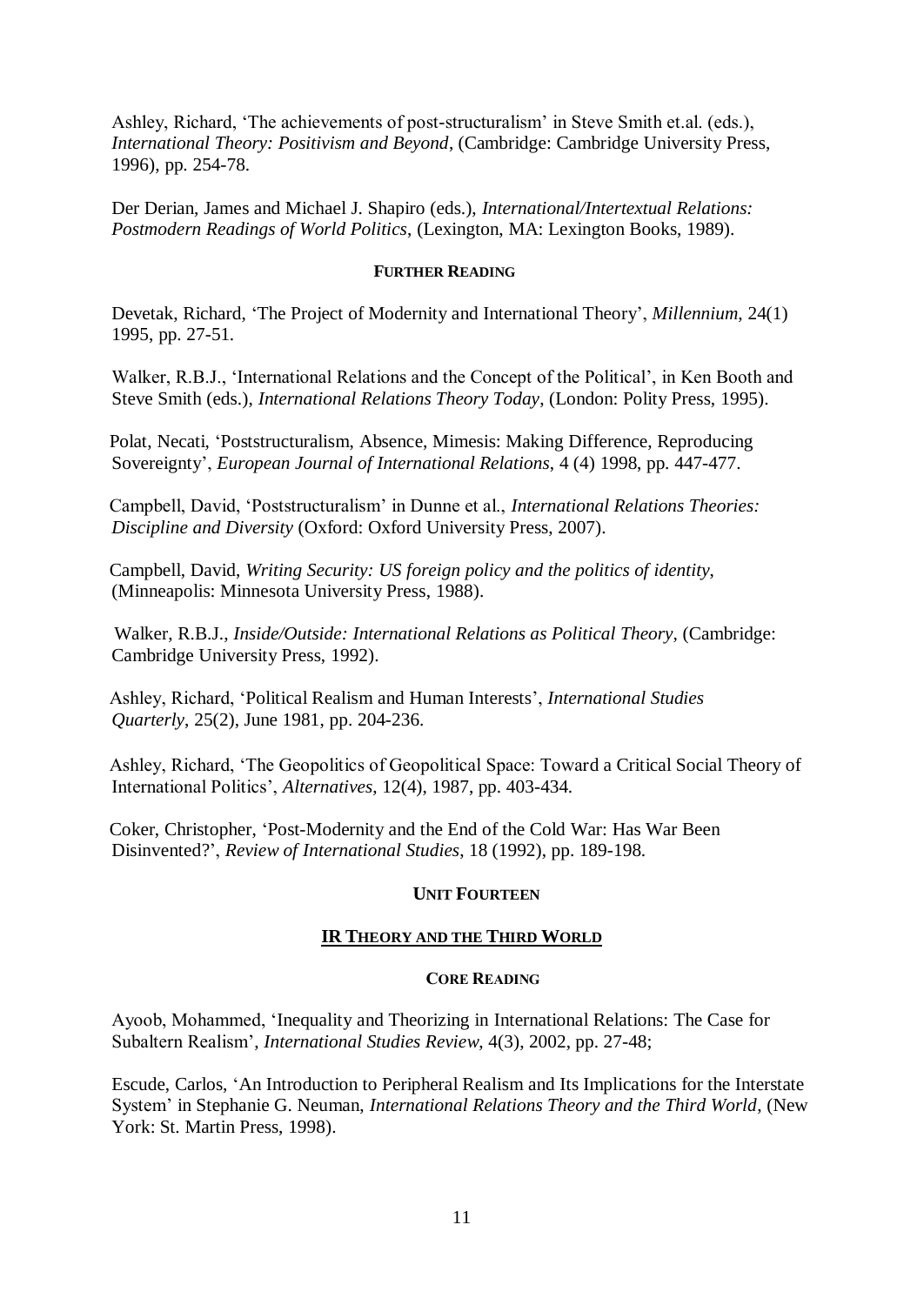Tickner, Arlene B., 'Seeing IR Differently: Notes from the Third World', *Millennium: Journal of International Studies*, 32 (2), June 2003, pp. 295-324.

# **FURTHER READING**

Tickner, Arlene B. 'Hearing Latin American Voices in IR', *International Studies Perspectives*, 4(3), 2003, pp. 325-50.

Mazrui, Ali, 'Blood of Experience, the Failed State and Political Collapse in Africa', *World Policy Journal* 9(1), 1995, pp. 28-34.

Russell, Roberto and Juan Gabriel Tokatlian, 'From Antagonistic Autonomy to Relational Autonomy: A Theoretical Reflection from the Southern Cone', *Latin Politics and Society* 45(1), 2003, pp. 1-24.

Ayoob, Mohammed, *The Third World Security Predicament: State Making, Regional Conflict and the International System* (Boulder, CO: Lynne Rienner Publishers, 1995).

Sulayman, Abdul and Hamid A. Abu, *Toward an Islamic Theory of International Relations*, (Herndon, VA: International Institute of Islamic Thought, 1987).

Aydlini, Ersel and Julie Mathews, 'Are the Core and the Periphery Irreconcilable? The Curious World of Publishing in Contemporary International Relations', *International Studies Perspectives*,1(3), 2000, pp. 298-303.

Rosenau, James N, 'Superpower Scholars: Sensitive, Submissive, or Self-Deceptive?' in James N. Rosenau (ed.), *Global Voices: Dialogues in International Relations,* (Boulder: Westview Press, 1993), pp. 1-25.

### **UNIT FIFTEEN**

### **POST-COLONIALISM**

## **CORE READING**

Seth, Sanjay, 'Postcolonial Theory and the Critique of International Relations', *Millennium: Journal of International Studies*, 40 (1), 2011, pp. 167-183.

Seth, Sanjay, Leela Gandhi and Michael Dutton, 'Postcolonial Studies: A Beginning . . .' *Postcolonial Studies*, 1(1), 1998, pp. 7-11.

Slater, David, 'Postcolonial Questions for Global Times', *Review of International Political Economy*, 5( 4), 1998, pp. 647-678.

Spivak, Gayatri C. 'Can the subaltern speak?' in C. Nelson and L. Grossberg (eds.), *Marxism and the Interpretation of Culture* (Basingstoke: Macmillan, 1988), pp. 271-313.

Vasilaki, Rosa, 'Provincializing IR? Prospects and Deadlocks in post-Western IR Theory', *Millennium: Journal of International Studies,* 41(1), 2012, pp. 3-22.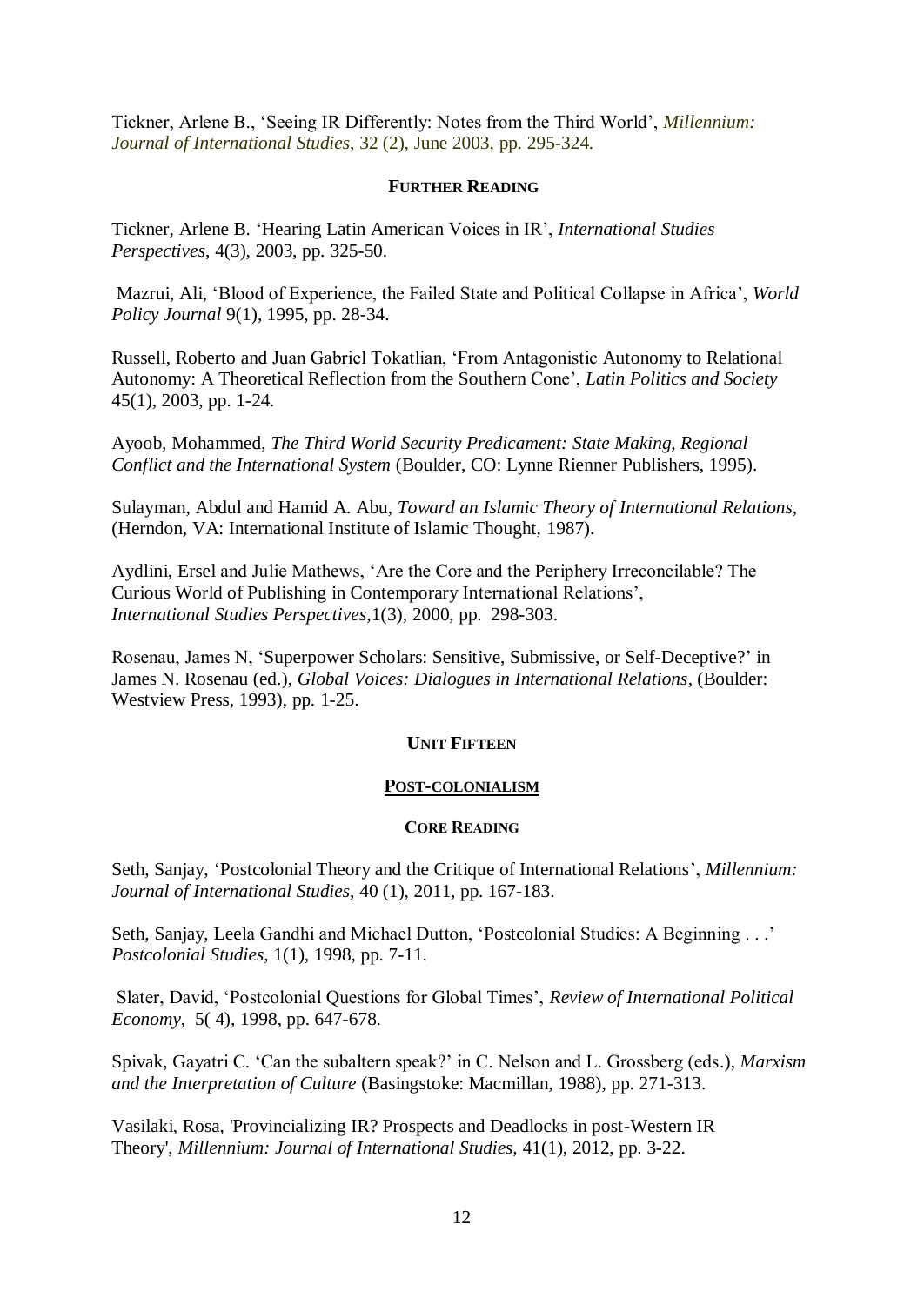Ahluwalia*,* Pal, *Politics and Post-Colonial Theory: African Inflections* (New York: Routledge, 2001).

Williams, Adebayo, 'The Postcolonial Flaneur and Other Fellow-Travellers: Conceits for a Narrative of Redemption', *Third World Quarterly*, 18(5), 1997, pp. 821-42.

Darby, Philip and Albert J. Paolini, 'Bridging International Relations and Postcolonialism', *Alternatives*, 19(3), 1994, pp. 371-97.

Gandhi, Leela, *Postcolonial Theory: A Critical Introduction*, (Edinburgh: Edinburgh University Press, 1998).

Krishna, Sankaran, 'Race, Amnesia and the Education of International Relations', *Alternatives*, 26(4), 2001, pp. 401-424.

### **UNIT SIXTEEN**

# **NORMATIVE THEORY AND INTERNATIONAL ETHICS**

## **CORE READING**

Rosenberg, Justin, 'The International Imagination: IR Theory and "Classic Social Analysis"', *Millennium: Journal of International Studies*, 23(1), March 1994, pp. 85-108.

Frost, Mervyn, 'The Role of Normative Theory in IR', *Millennium: Journal of International Studies*, 23(1), March 1994, pp. 109-118.

Smith, Steve, 'Singing Our World into Existence: International Relations Theory and September 11', *International Studies Quarterly*, 48, 2004, pp. 499–515.

Cochran, Molly, *Normative Theory and International Relations: International Ethics as Pragmatic Critique* (Cambridge: Cambridge University Press, 1998).

Frost, Mervyn, *Ethics in International Relations*, (Cambridge: Cambridge University Press, 1996).

## **FURTHER READING**

Linklater, Andrew, 'Dialogue, Dialectic and Emancipation in International Relations at the End of the Post-War Age', *Millennium: Journal of International Studies*, 23 (1), March 1994, pp. 119-31.

Smith, Steve, 'The Forty Years Detour: The Resurgence of Normative Theory in International Relations', *Millennium*, 21(3), 1992, pp. 489-508.